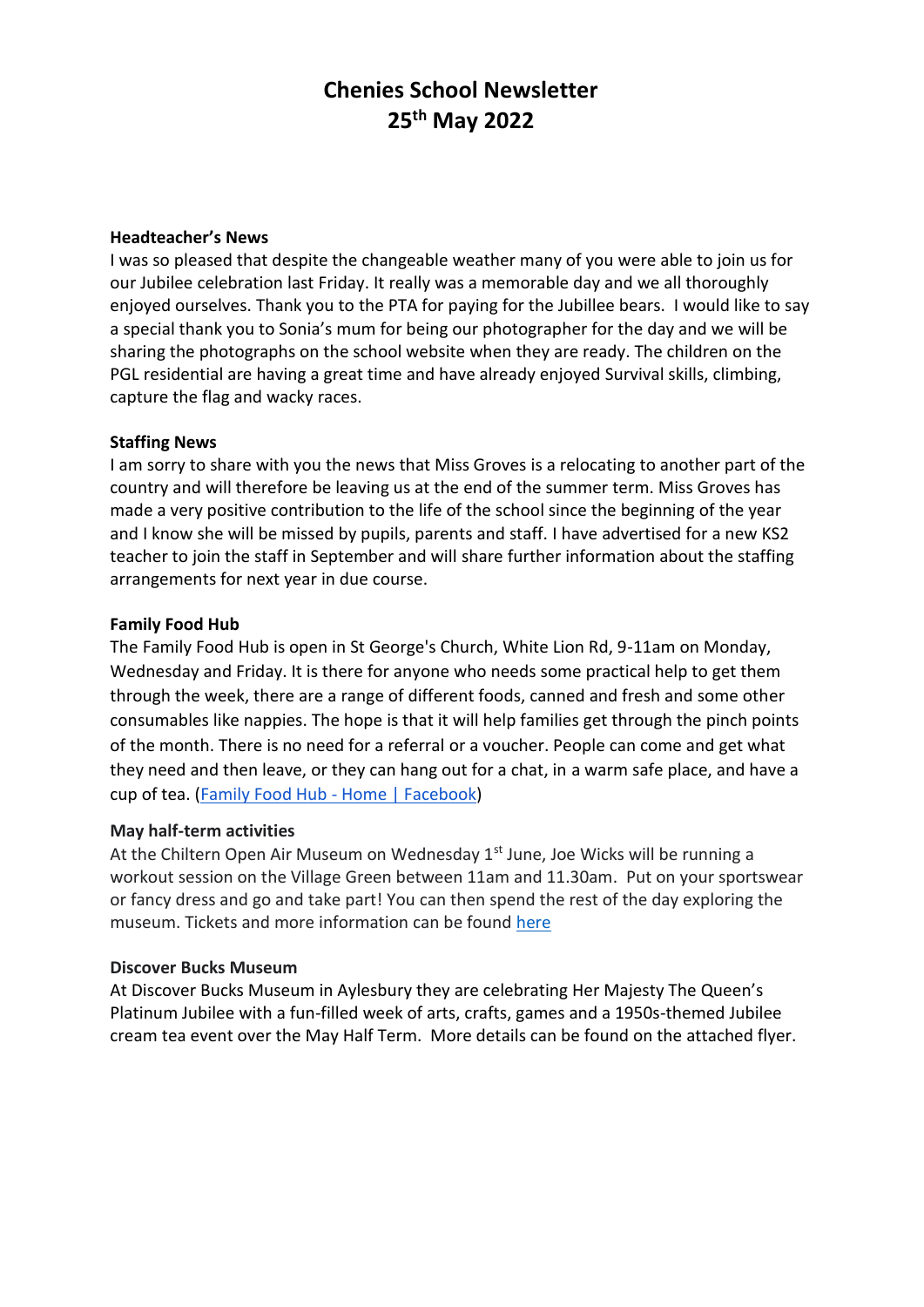#### **Please remember:**

- $\bullet$  Inset Day Monday  $6^{th}$  June
- $\bullet$  PTA Jubilee Bake Off  $7<sup>th</sup>$  June
- Chesham Carnival  $11<sup>th</sup>$  June

#### **Artist of the Week:**

This week's artist was Ned Kelly chosen by Renee, Lily, Elora and Gracie.

I am going to join the PGL residential this evening and therefore will not be sending a further newsletter on Friday. I hope that you all have an enjoyable half term and platinum Jubilee celebration weekend and look forward to seeing everyone on Tuesday  $7<sup>th</sup>$  June.

Suzanne Powell Headteacher

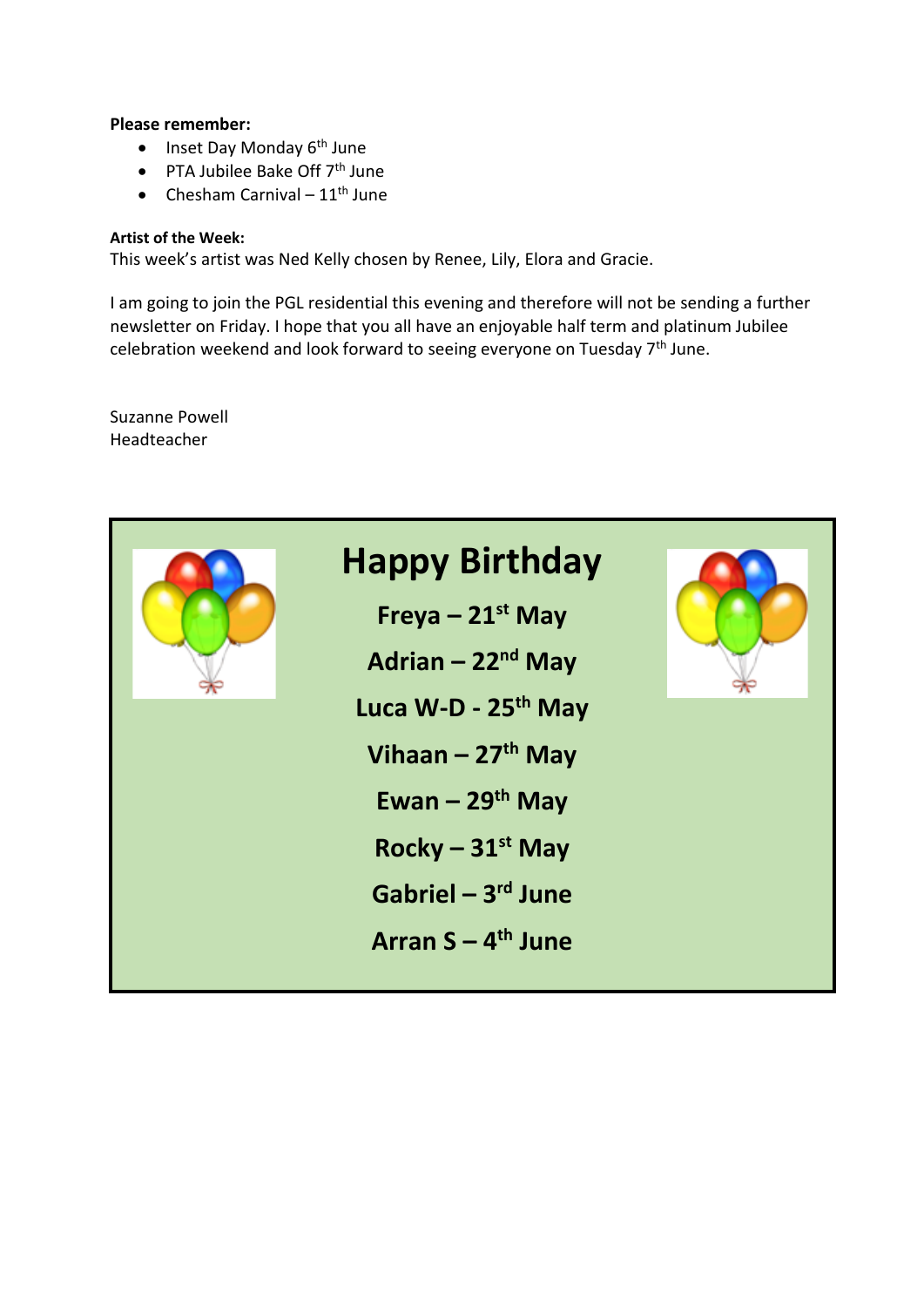## **Hockney**

## Another busy week in Hockney class!

This week we have really enjoyed our Arts week and have created some fantastic writing and pieces of art inspired by the painting 'A Shipwreck in Stormy Seas' by Claude-Joseph Vernet. The children started the week by writing poems based on the painting using poetic devices such as personification and onomatopoeia. They then moved on to write a 'Captain's log' imagining themselves being aboard the ship within the painting and trying to capture what it would be like and all the things they may happen to them upon the voyage. We've also learnt about different ways in which tone can be created just by using pencil and the difference between tone, tint and shade when colour-mixing. We then applied these skills of creating tone and movement within our art in a final piece based upon Vernet's painting. Hopefully many of you were able to see this artwork during the parent work share evening.

We were also lucky enough to play in another tournament this week surrounding tennis and the skills necessary to play tennis. We then rounded off a fantastic week with our wonderful Chenies Jubilee Garden Party!

Next week isn't so eventful for Hockney class but does promise to be an exciting one as most of Hepworth will have disappeared on their adventure and left the children of Hockney class to help run things whilst they are gone. We have spoken to the children at length about the need to be really responsible next week and set a good example so we are really hoping they do us proud! Normal lessons will resume next week, picking up on our study of 'The Spiderwick Chronicles' in English. We are looking forward to discovering what the strange creature is that's causing havoc in the children's house! In maths, the Year 3 children are continuing their work on mass moving on to focus on capacity whilst the Year 4 children are focusing on ordering and rounding decimals.

In science, we shall begin our new topic focusing on light and then moving on to electricity. We shall be learning about different sources of light and what reflection is and how reflection works. We began last week to learn about the lives of important figures who follow their strong sense of morals to follow what they believe is right, even if this can endanger them. We looked at the lives of Malala Yousafzai and the Dalai Lama last week and next week will focus on the life of Rabbi Jonathan Sacks and how important interfaith dialogue is.